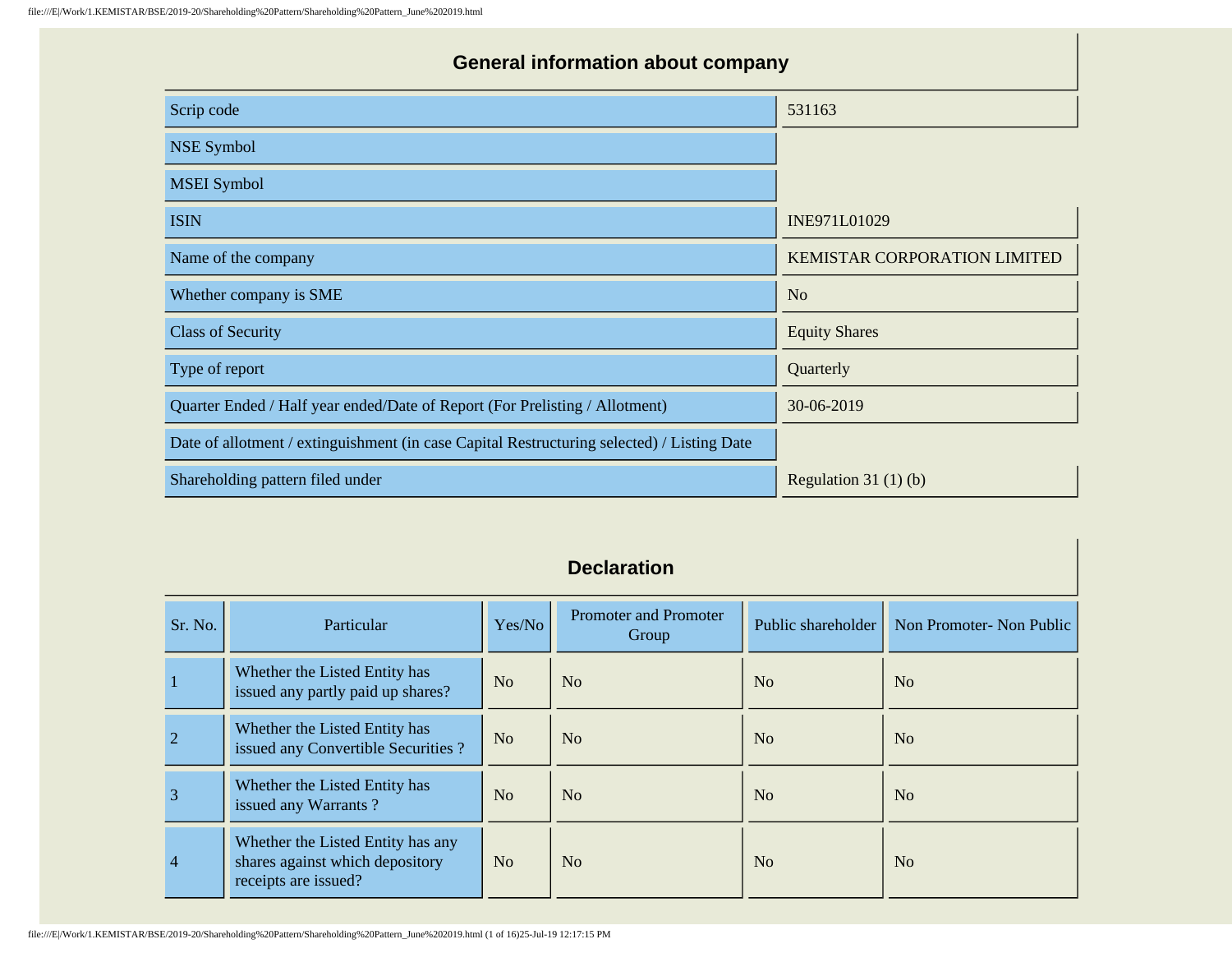|   | Whether the Listed Entity has any<br>shares in locked-in?                      | Yes            | <b>Yes</b>     | Yes            | N <sub>o</sub> |
|---|--------------------------------------------------------------------------------|----------------|----------------|----------------|----------------|
| 6 | Whether any shares held by<br>promoters are pledge or otherwise<br>encumbered? | N <sub>o</sub> | No             |                |                |
|   | Whether company has equity shares<br>with differential voting rights?          | N <sub>o</sub> | N <sub>o</sub> | N <sub>o</sub> | N <sub>o</sub> |
| 8 | Whether the listed entity has any<br>significant beneficial owner?             | N <sub>o</sub> |                |                |                |

|                 | Table I - Summary Statement holding of specified securities |                         |                   |                                                                                        |                                                             |                                             |                                                     |                                                                  |       |                             |               |  |
|-----------------|-------------------------------------------------------------|-------------------------|-------------------|----------------------------------------------------------------------------------------|-------------------------------------------------------------|---------------------------------------------|-----------------------------------------------------|------------------------------------------------------------------|-------|-----------------------------|---------------|--|
| Category<br>(1) | Category                                                    |                         | No. of<br>fully   | No.<br><b>Of</b><br>Partly                                                             | No. Of<br>shares<br>paid-<br>underlying<br>up<br>Depository | Total<br>nos.                               | Shareholding<br>as a % of<br>total no. of<br>shares | Number of Voting Rights held in each<br>class of securities (IX) |       |                             |               |  |
|                 | <sub>of</sub><br>shareholder<br>(III)                       | Nos. Of<br>shareholders | paid up<br>equity | equity                                                                                 |                                                             | shares<br>held<br>$(VII) =$                 | (calculated<br>as per                               | No of Voting (XIV) Rights                                        |       |                             | Total<br>as a |  |
|                 | (II)                                                        |                         | held $(IV)$       | Receipts<br>SCRR,<br>shares<br>shares<br>$(IV)+(V)$<br>(VI)<br>held<br>$+ (VI)$<br>(V) |                                                             | 1957) (VIII)<br>As a % of $(A$<br>$+B+C2$ ) | Class eg:<br>X                                      | <b>Class</b><br>eg:y                                             | Total | $%$ of<br>$(A+B)$<br>$+C$ ) |               |  |
| (A)             | Promoter<br>$\&$<br>Promoter<br>Group                       | 16                      | 8046368           |                                                                                        |                                                             | 8046368                                     | 74.78                                               | 8046368                                                          |       | 8046368                     | 74.78         |  |
| (B)             | Public                                                      | 1529                    | 2713040           |                                                                                        |                                                             | 2713040                                     | 25.22                                               | 2713040                                                          |       | 2713040                     | 25.22         |  |
| (C)             | Non<br>Promoter-<br>Non Public                              |                         |                   |                                                                                        |                                                             |                                             |                                                     |                                                                  |       |                             |               |  |
| (C1)            | <b>Shares</b><br>underlying<br><b>DRs</b>                   |                         |                   |                                                                                        |                                                             |                                             |                                                     |                                                                  |       |                             |               |  |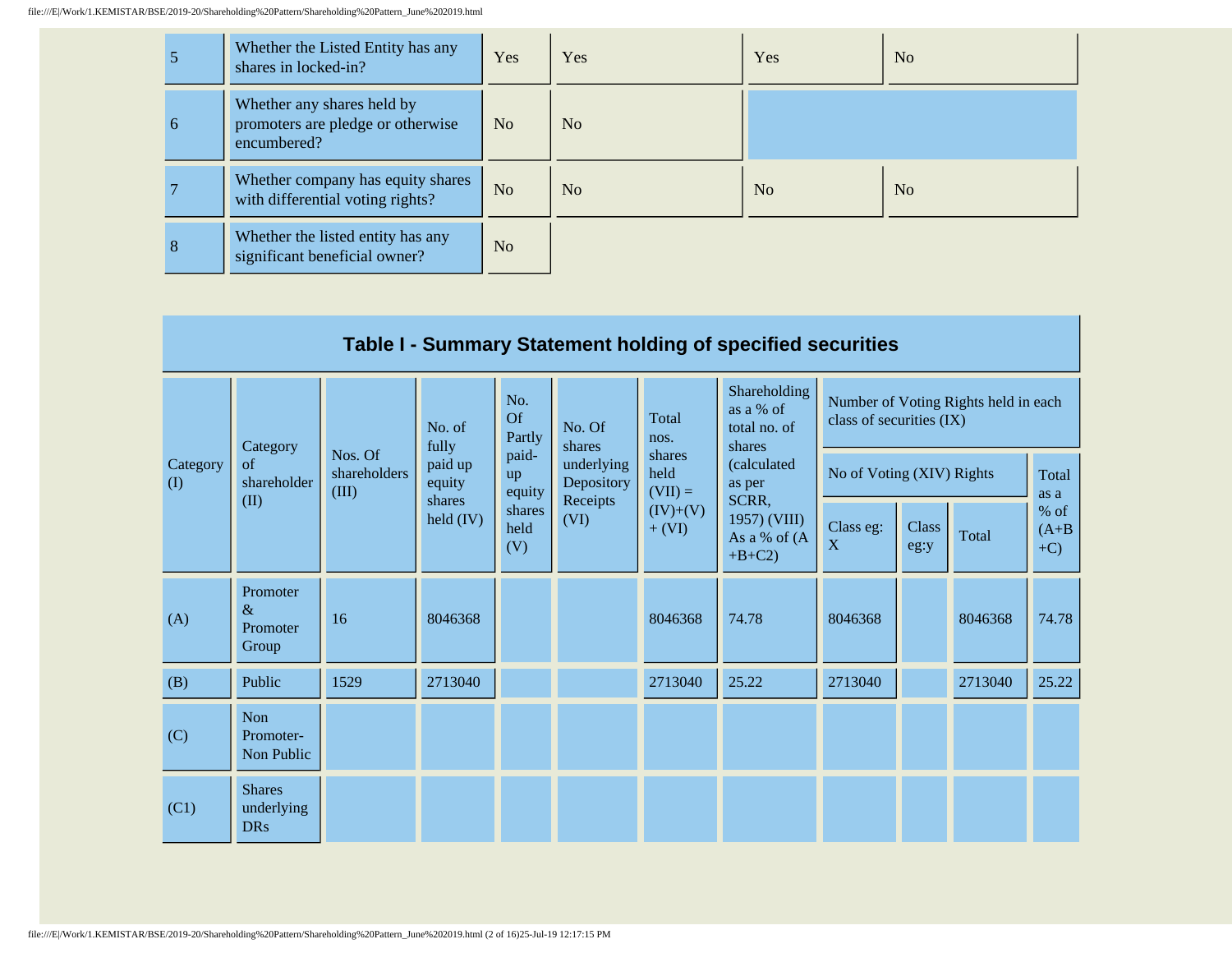

|                                                      | Table I - Summary Statement holding of specified securities                                                         |                                                                                    |                                                                                                                           |                                                                                                                                                                                              |                                        |                                                         |                                                                               |                                                         |                                       |         |  |  |  |
|------------------------------------------------------|---------------------------------------------------------------------------------------------------------------------|------------------------------------------------------------------------------------|---------------------------------------------------------------------------------------------------------------------------|----------------------------------------------------------------------------------------------------------------------------------------------------------------------------------------------|----------------------------------------|---------------------------------------------------------|-------------------------------------------------------------------------------|---------------------------------------------------------|---------------------------------------|---------|--|--|--|
| Category<br>of<br>$\left( \mathrm{I}\right)$<br>(II) | No. Of<br><b>Shares</b><br>Category<br>Underlying<br>Outstanding<br>shareholder<br>convertible<br>securities<br>(X) | No. of<br><b>Shares</b><br>Underlying<br>Outstanding<br><b>Warrants</b><br>$(X_i)$ | No. Of<br><b>Shares</b><br>Underlying<br>Outstanding<br>convertible<br>securities<br>and No. Of<br>Warrants<br>$(Xi)$ (a) | Shareholding,<br>as a %<br>assuming full<br>conversion of<br>convertible<br>securities (as<br>a percentage<br>of diluted<br>share capital)<br>$(XI)=(VII)$<br>$+(X)$ As a %<br>of $(A+B+C2)$ | Number of<br>Locked in shares<br>(XII) |                                                         | Number of<br><b>Shares</b><br>pledged or<br>otherwise<br>encumbered<br>(XIII) |                                                         | Number of<br>equity shares<br>held in |         |  |  |  |
|                                                      |                                                                                                                     |                                                                                    |                                                                                                                           |                                                                                                                                                                                              | No. (a)                                | As a<br>$%$ of<br>total<br><b>Shares</b><br>held<br>(b) | No.<br>(a)                                                                    | As a<br>$%$ of<br>total<br><b>Shares</b><br>held<br>(b) | dematerialized<br>form (XIV)          |         |  |  |  |
| (A)                                                  | Promoter<br>$\&$<br>Promoter<br>Group                                                                               |                                                                                    |                                                                                                                           |                                                                                                                                                                                              | 74.78                                  | 4726218                                                 | 58.74                                                                         |                                                         |                                       | 8046368 |  |  |  |
| (B)                                                  | Public                                                                                                              |                                                                                    |                                                                                                                           |                                                                                                                                                                                              | 25.22                                  | 1060000                                                 | 39.07                                                                         |                                                         |                                       | 2622784 |  |  |  |
| (C)                                                  | Non<br>Promoter-<br>Non Public                                                                                      |                                                                                    |                                                                                                                           |                                                                                                                                                                                              |                                        |                                                         |                                                                               |                                                         |                                       |         |  |  |  |
| (C1)                                                 | <b>Shares</b><br>underlying<br><b>DRs</b>                                                                           |                                                                                    |                                                                                                                           |                                                                                                                                                                                              |                                        |                                                         |                                                                               |                                                         |                                       |         |  |  |  |
| (C2)                                                 | <b>Shares</b><br>held by<br>Employee<br><b>Trusts</b>                                                               |                                                                                    |                                                                                                                           |                                                                                                                                                                                              |                                        |                                                         |                                                                               |                                                         |                                       |         |  |  |  |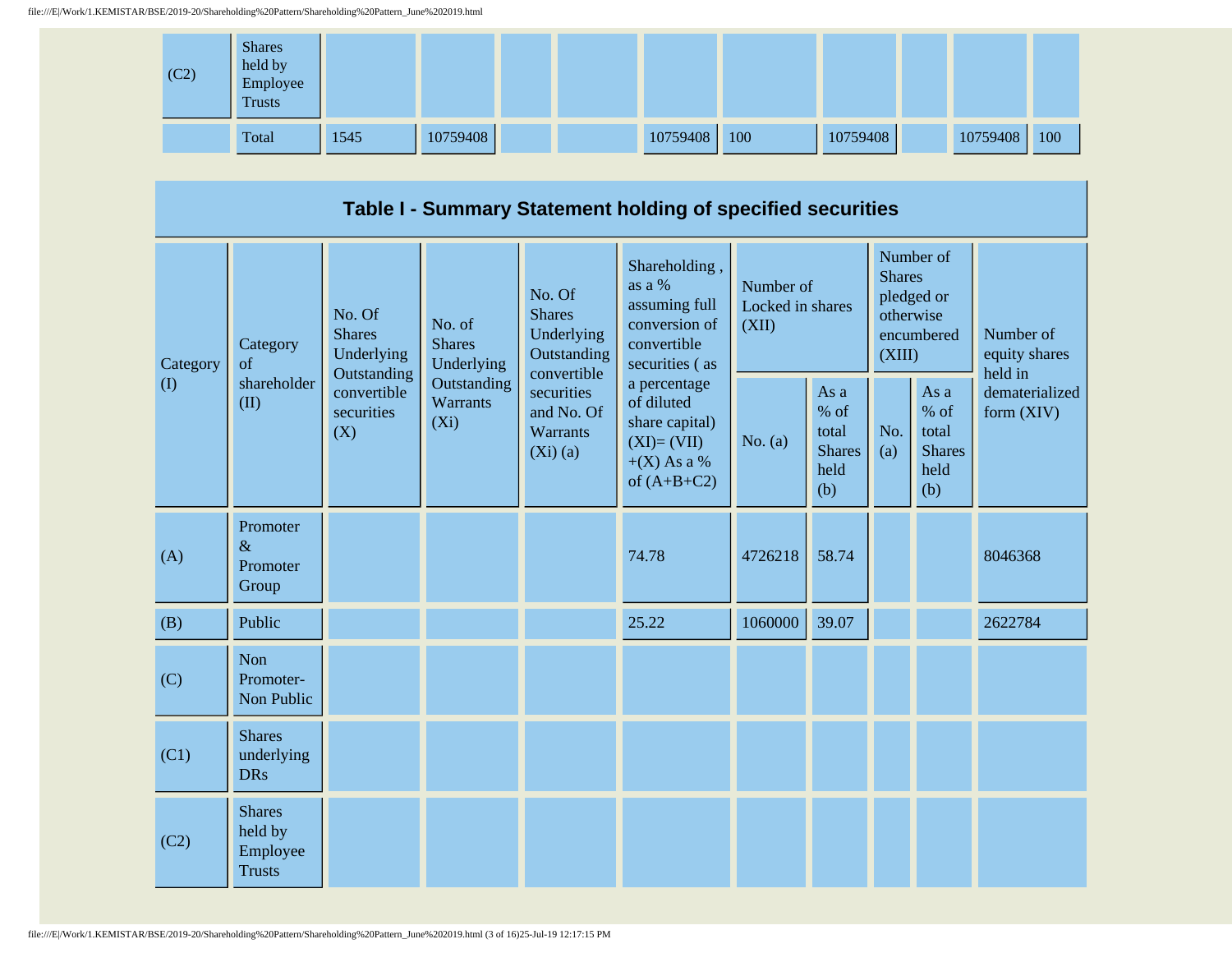| Total | 100 | 53.78<br>5786218 | 10669152 |
|-------|-----|------------------|----------|
|-------|-----|------------------|----------|

| Table II - Statement showing shareholding pattern of the Promoter and Promoter Group           |                                              |                                                                                      |                     |                            |                          |                             |                                                     |                                                                  |                           |         |                                     |
|------------------------------------------------------------------------------------------------|----------------------------------------------|--------------------------------------------------------------------------------------|---------------------|----------------------------|--------------------------|-----------------------------|-----------------------------------------------------|------------------------------------------------------------------|---------------------------|---------|-------------------------------------|
|                                                                                                | Category &                                   |                                                                                      | No. of<br>fully     | No.<br><b>Of</b><br>Partly | No. Of<br>shares         | Total<br>nos.               | Shareholding<br>as a % of<br>total no. of<br>shares | Number of Voting Rights held in each<br>class of securities (IX) |                           |         |                                     |
| Sr.                                                                                            | Name of the<br><b>Shareholders</b>           | Nos. Of<br>shareholders<br>(III)                                                     | paid up<br>equity   | paid-<br>up<br>equity      | underlying<br>Depository | shares<br>held<br>$(VII) =$ | (calculated<br>as per                               |                                                                  | No of Voting (XIV) Rights |         | Total<br>as a                       |
|                                                                                                | $($ $\Gamma$                                 |                                                                                      | shares<br>held (IV) | shares<br>held<br>(V)      | Receipts<br>(VI)         | $(IV)+(V)$<br>$+ (VI)$      | SCRR,<br>1957) (VIII)<br>As a % of (A<br>$+B+C2$    | Class eg:<br>$\mathbf X$                                         | Class<br>eg:y             | Total   | $%$ of<br>Total<br>Voting<br>rights |
| $\mathbf{A}$                                                                                   |                                              | Table II - Statement showing shareholding pattern of the Promoter and Promoter Group |                     |                            |                          |                             |                                                     |                                                                  |                           |         |                                     |
| (1)                                                                                            | Indian                                       |                                                                                      |                     |                            |                          |                             |                                                     |                                                                  |                           |         |                                     |
| (a)                                                                                            | Individuals/<br>Hindu<br>undivided<br>Family | 16                                                                                   | 8046368             |                            |                          | 8046368                     | 74.78                                               | 8046368                                                          |                           | 8046368 | 74.78                               |
| Sub-Total<br>(A)(1)                                                                            |                                              | 16                                                                                   | 8046368             |                            |                          | 8046368                     | 74.78                                               | 8046368                                                          |                           | 8046368 | 74.78                               |
| (2)                                                                                            | Foreign                                      |                                                                                      |                     |                            |                          |                             |                                                     |                                                                  |                           |         |                                     |
| Total<br>Shareholding<br>of Promoter<br>and<br>Promoter<br>Group $(A)=$<br>$(A)(1)+(A)$<br>(2) |                                              | 16                                                                                   | 8046368             |                            |                          | 8046368                     | 74.78                                               | 8046368                                                          |                           | 8046368 | 74.78                               |
| $\, {\bf B}$                                                                                   |                                              | Table III - Statement showing shareholding pattern of the Public shareholder         |                     |                            |                          |                             |                                                     |                                                                  |                           |         |                                     |
| (1)                                                                                            | Institutions                                 |                                                                                      |                     |                            |                          |                             |                                                     |                                                                  |                           |         |                                     |
| (3)                                                                                            | Non-institutions                             |                                                                                      |                     |                            |                          |                             |                                                     |                                                                  |                           |         |                                     |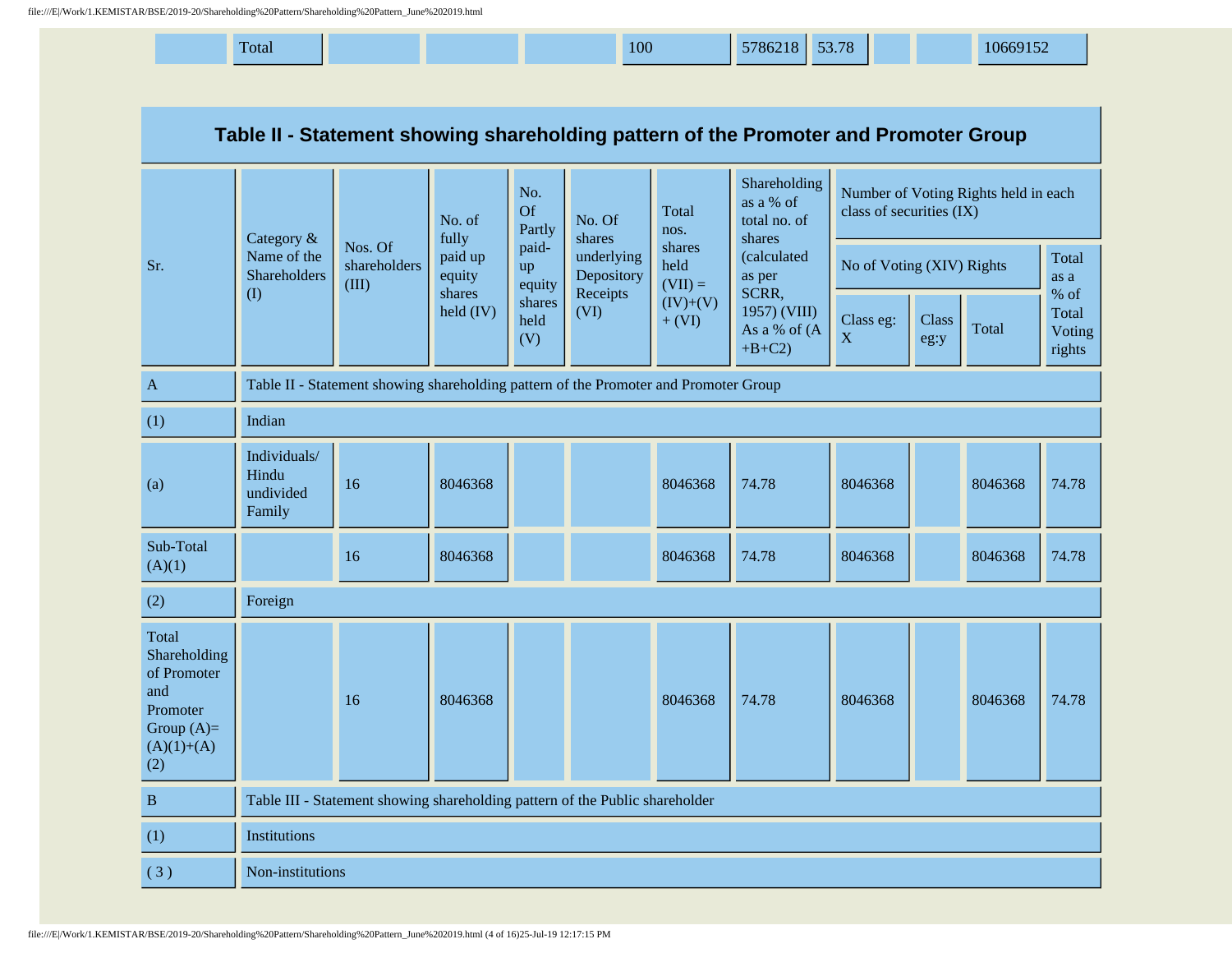| (a(i))                                                                      | Individuals<br>$-i$ .<br>Individual<br>shareholders<br>holding<br>nominal<br>share capital<br>up to Rs. 2<br>lakhs.        | 1492 | 434173   |  | 434173   | 4.04                                                                                          | 434173   | 434173   | 4.04  |
|-----------------------------------------------------------------------------|----------------------------------------------------------------------------------------------------------------------------|------|----------|--|----------|-----------------------------------------------------------------------------------------------|----------|----------|-------|
| (a(ii))                                                                     | Individuals<br>$-ii.$<br>Individual<br>shareholders<br>holding<br>nominal<br>share capital<br>in excess of<br>Rs. 2 lakhs. | 37   | 2278867  |  | 2278867  | 21.18                                                                                         | 2278867  | 2278867  | 21.18 |
| Sub-Total<br>(B)(3)                                                         |                                                                                                                            | 1529 | 2713040  |  | 2713040  | 25.22                                                                                         | 2713040  | 2713040  | 25.22 |
| <b>Total Public</b><br>Shareholding<br>$(B)=(B)(1)$<br>$+(B)(2)+(B)$<br>(3) |                                                                                                                            | 1529 | 2713040  |  | 2713040  | 25.22                                                                                         | 2713040  | 2713040  | 25.22 |
| ${\bf C}$                                                                   |                                                                                                                            |      |          |  |          | Table IV - Statement showing shareholding pattern of the Non Promoter- Non Public shareholder |          |          |       |
| Total (A+B<br>$+C2)$                                                        |                                                                                                                            | 1545 | 10759408 |  | 10759408 | 100                                                                                           | 10759408 | 10759408 | 100   |
| Total (A+B<br>$+C$ )                                                        |                                                                                                                            | 1545 | 10759408 |  | 10759408 | 100                                                                                           | 10759408 | 10759408 | 100   |

**Table II - Statement showing shareholding pattern of the Promoter and Promoter Group**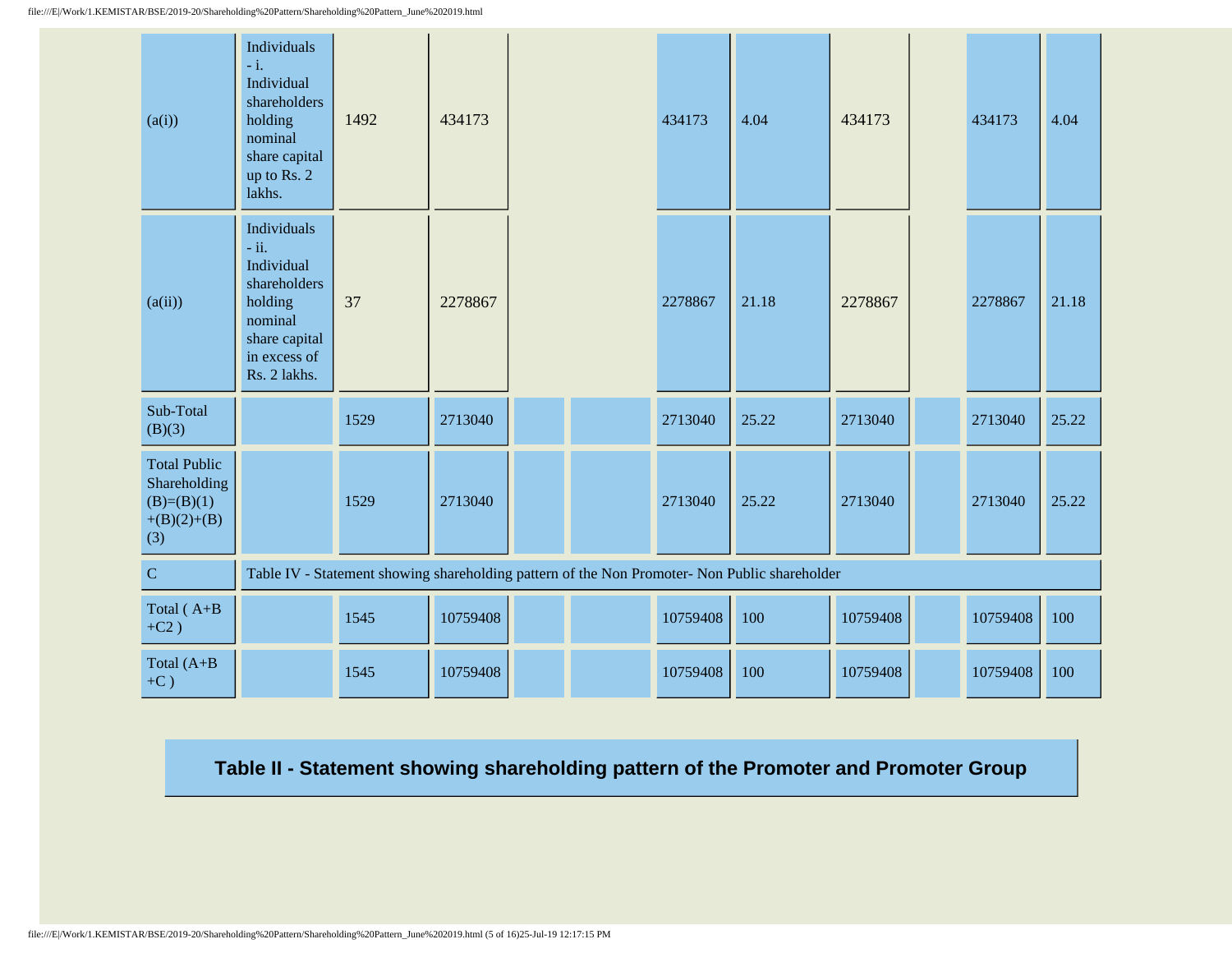| Sr.                                                                                         | No. Of<br><b>Shares</b><br>Underlying<br>Outstanding<br>convertible<br>securities<br>(X) | No. of<br><b>Shares</b><br>Underlying<br>Outstanding<br>Warrants<br>$(X_i)$ | No. Of<br><b>Shares</b><br>Underlying<br>Outstanding<br>convertible<br>securities<br>and No. Of<br>Warrants<br>$(Xi)$ (a) | Shareholding,<br>as a %<br>assuming full<br>conversion of<br>convertible<br>securities (as<br>a percentage<br>of diluted<br>share capital)<br>$(XI)=(VII)$<br>$+(X)$ As a %<br>of $(A+B+C2)$ | Number of<br>Locked in shares<br>(XII)<br>No. (a) | As a<br>$%$ of<br>total<br><b>Shares</b><br>held<br>(b) | <b>Shares</b><br>pledged or<br>otherwise<br>(XIII)<br>No.<br>(a) | Number of<br>encumbered<br>As a<br>% of<br>total<br><b>Shares</b><br>held<br>(b) | Number of<br>equity shares<br>held in<br>dematerialized<br>form (XIV) |
|---------------------------------------------------------------------------------------------|------------------------------------------------------------------------------------------|-----------------------------------------------------------------------------|---------------------------------------------------------------------------------------------------------------------------|----------------------------------------------------------------------------------------------------------------------------------------------------------------------------------------------|---------------------------------------------------|---------------------------------------------------------|------------------------------------------------------------------|----------------------------------------------------------------------------------|-----------------------------------------------------------------------|
| $\mathbf A$                                                                                 |                                                                                          |                                                                             |                                                                                                                           | Table II - Statement showing shareholding pattern of the Promoter and Promoter Group                                                                                                         |                                                   |                                                         |                                                                  |                                                                                  |                                                                       |
| (1)                                                                                         | Indian                                                                                   |                                                                             |                                                                                                                           |                                                                                                                                                                                              |                                                   |                                                         |                                                                  |                                                                                  |                                                                       |
| (a)                                                                                         |                                                                                          |                                                                             |                                                                                                                           | 74.78                                                                                                                                                                                        | 4726218                                           | 58.74                                                   |                                                                  |                                                                                  | 8046368                                                               |
| Sub-Total $(A)$<br>(1)                                                                      |                                                                                          |                                                                             |                                                                                                                           | 74.78                                                                                                                                                                                        | 4726218                                           | 58.74                                                   |                                                                  |                                                                                  | 8046368                                                               |
| (2)                                                                                         | Foreign                                                                                  |                                                                             |                                                                                                                           |                                                                                                                                                                                              |                                                   |                                                         |                                                                  |                                                                                  |                                                                       |
| Total<br>Shareholding<br>of Promoter<br>and Promoter<br>Group $(A)=$<br>$(A)(1)+(A)$<br>(2) |                                                                                          |                                                                             |                                                                                                                           | 74.78                                                                                                                                                                                        | 4726218                                           | 58.74                                                   |                                                                  |                                                                                  | 8046368                                                               |
| $\, {\bf B}$                                                                                |                                                                                          |                                                                             |                                                                                                                           | Table III - Statement showing shareholding pattern of the Public shareholder                                                                                                                 |                                                   |                                                         |                                                                  |                                                                                  |                                                                       |
| (1)                                                                                         | <b>Institutions</b>                                                                      |                                                                             |                                                                                                                           |                                                                                                                                                                                              |                                                   |                                                         |                                                                  |                                                                                  |                                                                       |
| (3)                                                                                         | Non-institutions                                                                         |                                                                             |                                                                                                                           |                                                                                                                                                                                              |                                                   |                                                         |                                                                  |                                                                                  |                                                                       |
| (a(i))                                                                                      |                                                                                          |                                                                             |                                                                                                                           | 4.04                                                                                                                                                                                         | $\boldsymbol{0}$                                  | $\boldsymbol{0}$                                        |                                                                  |                                                                                  | 343917                                                                |
| (a(ii))                                                                                     |                                                                                          |                                                                             |                                                                                                                           | 21.18                                                                                                                                                                                        | 1060000                                           | 46.51                                                   |                                                                  |                                                                                  | 2278867                                                               |
| Sub-Total (B)<br>(3)                                                                        |                                                                                          |                                                                             |                                                                                                                           | 25.22                                                                                                                                                                                        | 1060000                                           | 39.07                                                   |                                                                  |                                                                                  | 2622784                                                               |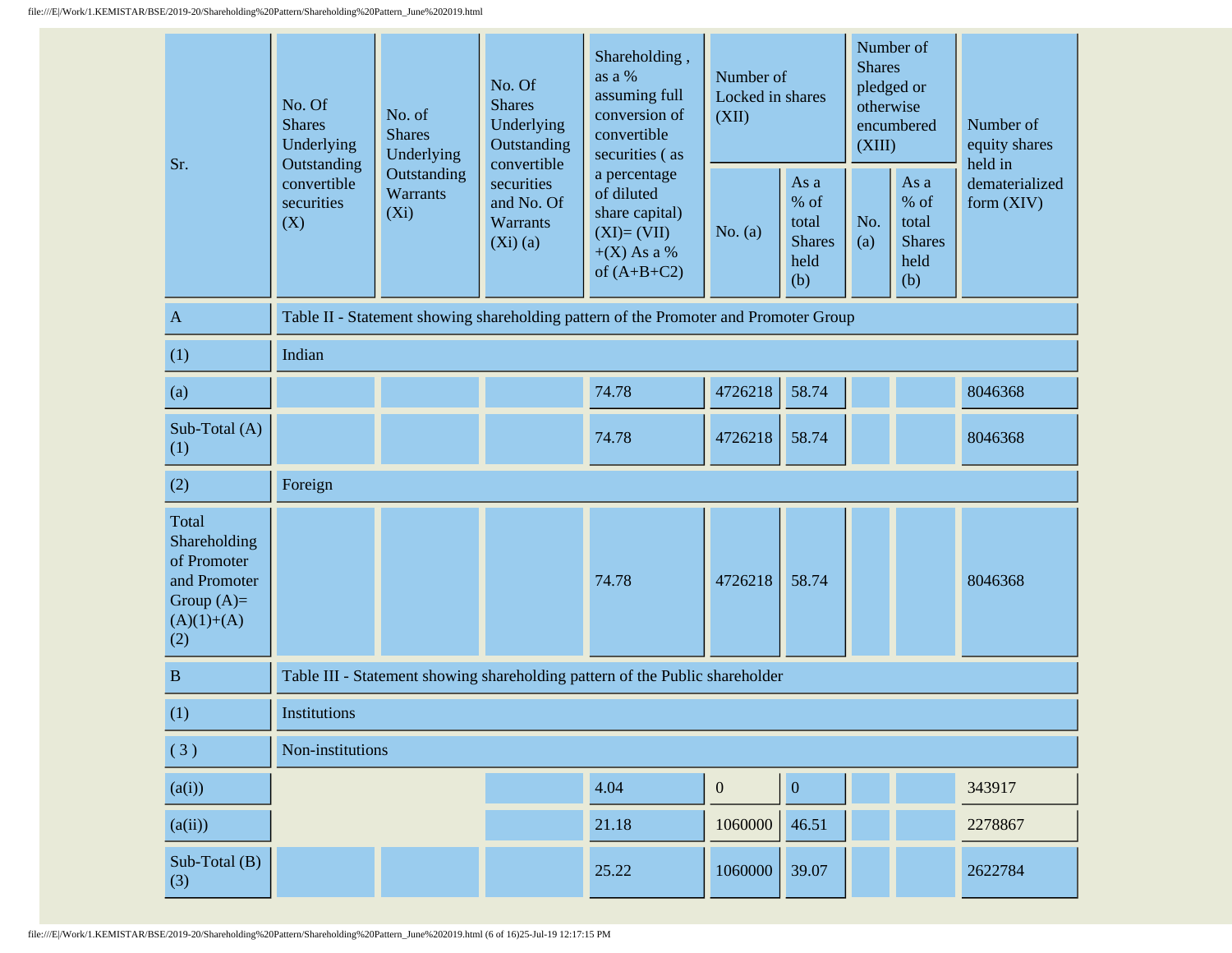| <b>Total Public</b><br>Shareholding<br>$(B)=(B)(1)$<br>$+(B)(2)+(B)$<br>(3) | 25.22                                                                                         | 1060000       | 39.07 | 2622784  |
|-----------------------------------------------------------------------------|-----------------------------------------------------------------------------------------------|---------------|-------|----------|
| C                                                                           | Table IV - Statement showing shareholding pattern of the Non Promoter- Non Public shareholder |               |       |          |
| Total $(A+B)$<br>$+C2)$                                                     | 100                                                                                           | 5786218 53.78 |       | 10669152 |
| Total $(A+B)$<br>$+C$ )                                                     | 100                                                                                           | 5786218 53.78 |       | 10669152 |

| Individuals/Hindu undivided Family                          |                                                            |                                                            |                                      |                                                        |                                                       |                                                        |                                                       |  |  |  |  |
|-------------------------------------------------------------|------------------------------------------------------------|------------------------------------------------------------|--------------------------------------|--------------------------------------------------------|-------------------------------------------------------|--------------------------------------------------------|-------------------------------------------------------|--|--|--|--|
| Searial No.                                                 |                                                            | $\sqrt{2}$                                                 | $\mathfrak{Z}$                       | $\overline{4}$                                         | 5                                                     | 6                                                      | $\overline{7}$                                        |  |  |  |  |
| Name of the<br>Shareholders (I)                             | <b>KETANKUMAR</b><br><b>PARASHOTTAMDAS</b><br><b>PATEL</b> | <b>DIPAKKUMAR</b><br><b>PARASHOTTAMDAS</b><br><b>PATEL</b> | <b>ANILKUMAR</b><br><b>C. THAKER</b> | <b>KANANI</b><br><b>ANILKUMAR</b><br><b>DEVRAJBHAI</b> | <b>INDUBEN</b><br><b>MAHESHKUMAR</b><br><b>KANANI</b> | <b>MAHESHKUMAR</b><br><b>POPATLAL</b><br><b>KANANI</b> | <b>DILIPKUMAR</b><br><b>POPATLAL</b><br><b>KANANI</b> |  |  |  |  |
| PAN $(II)$                                                  | AFJPP0418F                                                 | ADOPP4635M                                                 | ABNPT6366L                           | BBJPK7076D                                             | AELPK9760J                                            | ABAPK6701D                                             | ACVPK0517D                                            |  |  |  |  |
| No. of fully paid<br>up equity shares<br>$\text{held (IV)}$ | 1113014                                                    | 18272                                                      | 3472                                 | 14400                                                  | 40                                                    | 5040                                                   | 5060                                                  |  |  |  |  |
| No. Of Partly paid-<br>up equity shares<br>$\text{held}(V)$ |                                                            |                                                            |                                      |                                                        |                                                       |                                                        |                                                       |  |  |  |  |
| No. Of shares<br>underlying<br>Depository<br>Receipts (VI)  |                                                            |                                                            |                                      |                                                        |                                                       |                                                        |                                                       |  |  |  |  |
| Total nos. shares<br>held $(VII) = (IV)$<br>$+(V)+(VI)$     | 1113014                                                    | 18272                                                      | 3472                                 | 14400                                                  | 40                                                    | 5040                                                   | 5060                                                  |  |  |  |  |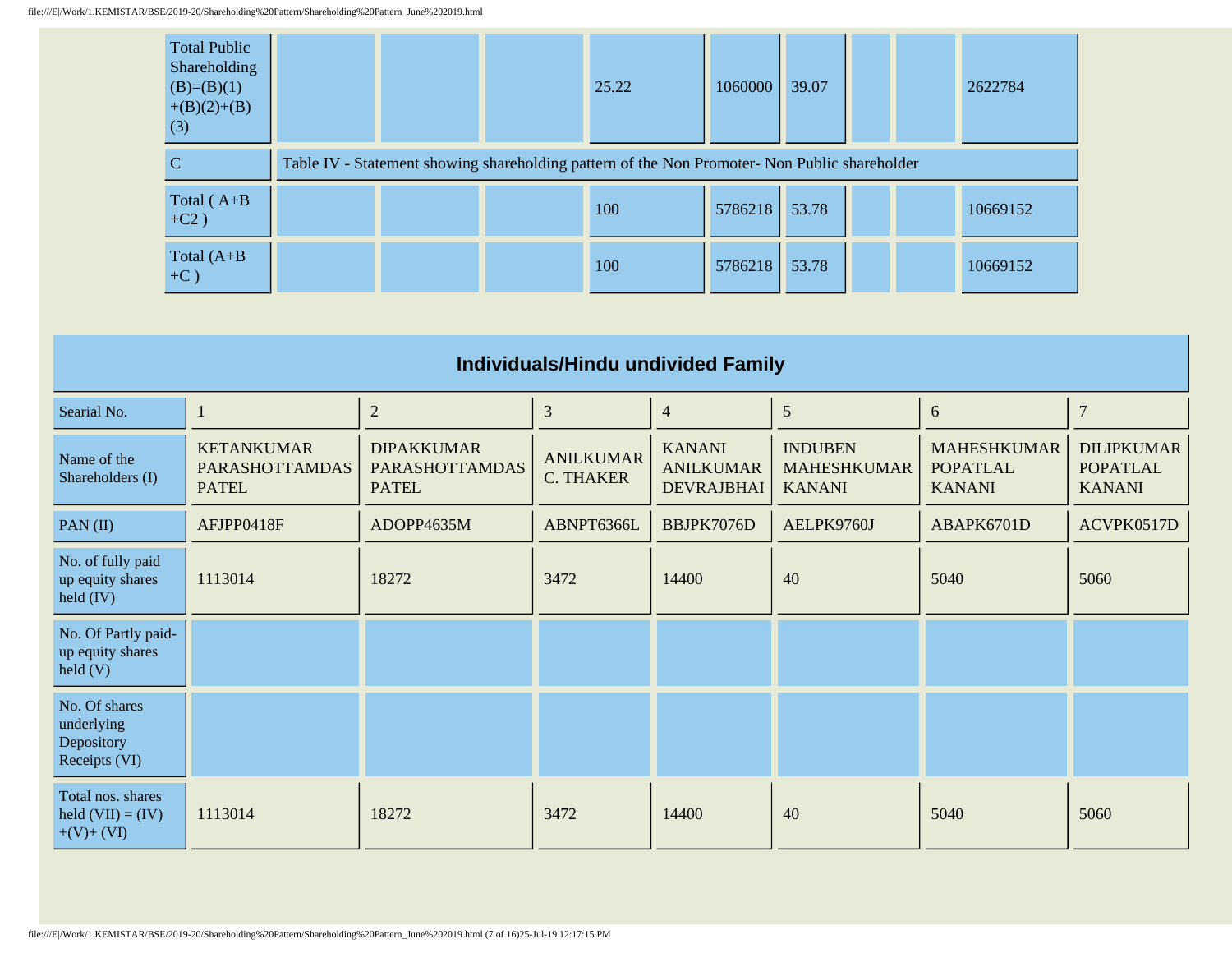file:///E|/Work/1.KEMISTAR/BSE/2019-20/Shareholding%20Pattern/Shareholding%20Pattern\_June%202019.html

| Shareholding as a<br>% of total no. of<br>shares (calculated<br>as per SCRR,<br>1957) (VIII) As a<br>% of $(A+B+C2)$                                                                          | 10.34                                                         | 0.17  | 0.03 | 0.13  | $\mathbf{0}$     | 0.05 | 0.05 |
|-----------------------------------------------------------------------------------------------------------------------------------------------------------------------------------------------|---------------------------------------------------------------|-------|------|-------|------------------|------|------|
|                                                                                                                                                                                               | Number of Voting Rights held in each class of securities (IX) |       |      |       |                  |      |      |
| Class eg:X                                                                                                                                                                                    | 1113014                                                       | 18272 | 3472 | 14400 | $40\,$           | 5040 | 5060 |
| Class eg:y                                                                                                                                                                                    |                                                               |       |      |       |                  |      |      |
| Total                                                                                                                                                                                         | 1113014                                                       | 18272 | 3472 | 14400 | $40\,$           | 5040 | 5060 |
| Total as a % of<br><b>Total Voting rights</b>                                                                                                                                                 | 10.34                                                         | 0.17  | 0.03 | 0.13  | $\boldsymbol{0}$ | 0.05 | 0.05 |
| No. Of Shares<br>Underlying<br>Outstanding<br>convertible<br>securities $(X)$                                                                                                                 |                                                               |       |      |       |                  |      |      |
| No. of Shares<br>Underlying<br>Outstanding<br>Warrants (Xi)                                                                                                                                   |                                                               |       |      |       |                  |      |      |
| No. Of Shares<br>Underlying<br>Outstanding<br>convertible<br>securities and No.<br>Of Warrants (Xi)<br>(a)                                                                                    |                                                               |       |      |       |                  |      |      |
| Shareholding , as a<br>% assuming full<br>conversion of<br>convertible<br>securities (as a<br>percentage of<br>diluted share<br>capital) $(XI) = (VII)$<br>$+(Xi)(a)$ As a % of<br>$(A+B+C2)$ | 10.34                                                         | 0.17  | 0.03 | 0.13  | $\boldsymbol{0}$ | 0.05 | 0.05 |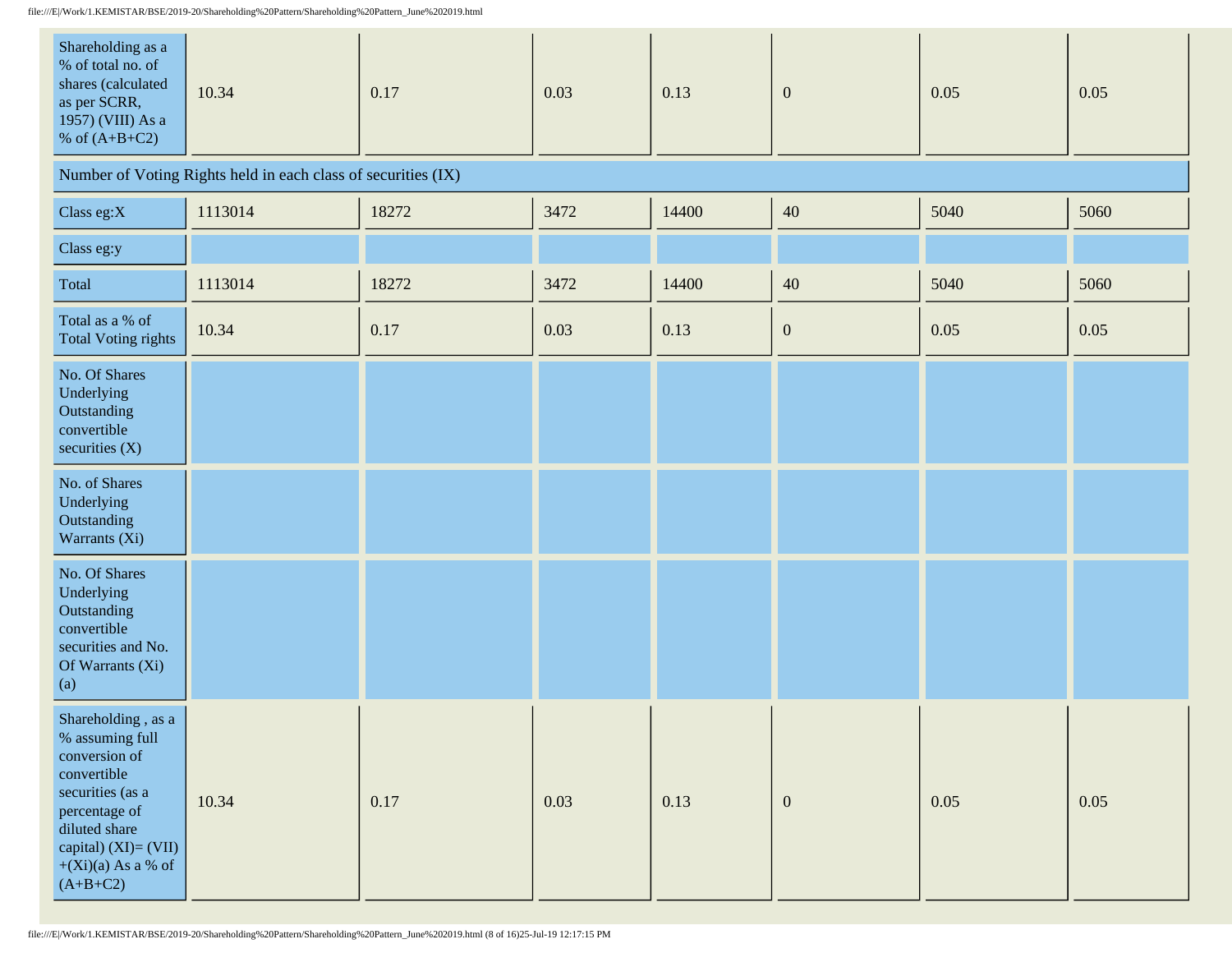file:///E|/Work/1.KEMISTAR/BSE/2019-20/Shareholding%20Pattern/Shareholding%20Pattern\_June%202019.html

| ///E /Work/1.KEMISTAR/BSE/2019-20/Shareholding%20Pattern/Shareholding%20Pattern_June%202019.html |                                                         |                                                    |                                                      |          |                                                           |                                                     |                                                        |                                                   |
|--------------------------------------------------------------------------------------------------|---------------------------------------------------------|----------------------------------------------------|------------------------------------------------------|----------|-----------------------------------------------------------|-----------------------------------------------------|--------------------------------------------------------|---------------------------------------------------|
| Number of Locked in shares (XII)                                                                 |                                                         |                                                    |                                                      |          |                                                           |                                                     |                                                        |                                                   |
| No. $(a)$                                                                                        | 892066                                                  | 4664                                               | $\boldsymbol{0}$                                     |          | $\boldsymbol{0}$                                          | $\boldsymbol{0}$                                    | $\boldsymbol{0}$                                       | $\boldsymbol{0}$                                  |
| As a % of total<br>Shares held (b)                                                               | 80.15                                                   | 25.53                                              | $\boldsymbol{0}$                                     |          | $\boldsymbol{0}$                                          | $\boldsymbol{0}$                                    | $\mathbf{0}$                                           | $\mathbf{0}$                                      |
|                                                                                                  | Number of Shares pledged or otherwise encumbered (XIII) |                                                    |                                                      |          |                                                           |                                                     |                                                        |                                                   |
| No. $(a)$                                                                                        |                                                         |                                                    |                                                      |          |                                                           |                                                     |                                                        |                                                   |
| As a % of total<br>Shares held (b)                                                               |                                                         |                                                    |                                                      |          |                                                           |                                                     |                                                        |                                                   |
| Number of equity<br>shares held in<br>dematerialized<br>form $(XIV)$                             | 1113014                                                 | 18272                                              |                                                      | 3472     | 14400                                                     | 40                                                  | 5040                                                   | 5060                                              |
|                                                                                                  | Reason for not providing PAN                            |                                                    |                                                      |          |                                                           |                                                     |                                                        |                                                   |
| Reason for not<br>providing PAN                                                                  |                                                         |                                                    |                                                      |          |                                                           |                                                     |                                                        |                                                   |
| Shareholder type                                                                                 | Promoter                                                | Promoter                                           |                                                      | Promoter | Promoter                                                  | Promoter                                            | Promoter                                               | Promoter                                          |
|                                                                                                  |                                                         |                                                    |                                                      |          |                                                           |                                                     |                                                        |                                                   |
|                                                                                                  |                                                         |                                                    |                                                      |          | <b>Individuals/Hindu undivided Family</b>                 |                                                     |                                                        |                                                   |
| Searial No.                                                                                      | $\,8\,$                                                 | 9                                                  | 10                                                   |          | 11                                                        | 12                                                  | 13                                                     | 14                                                |
| Name of the<br>Shareholders (I)                                                                  | PARSHOTTAMBHAI<br><b>MOHANLAL PATEL</b>                 | <b>ANJANA</b><br><b>KETANKUMAR</b><br><b>PATEL</b> | <b>HIRALBEN</b><br><b>DIPAKKUMAR</b><br><b>PATEL</b> |          | <b>SHANTABEN</b><br><b>PARASHOTTAMDAS</b><br><b>PATEL</b> | <b>SAVALIA</b><br><b>VASANTBHAI</b><br>$\mathbf{B}$ | <b>MATHURBHAI</b><br><b>MANJIBHAI</b><br><b>JOGANI</b> | <b>PATEL</b><br><b>PARSHOTTAMDAS</b><br>$M$ (HUF) |
| PAN(II)                                                                                          | AFJPP0355B                                              | AFIPK9418H                                         | AHFPP6612D                                           |          | AHFPP4610D                                                | BJQPS0017K                                          | ACTPP8463D                                             | AAIHP0252K                                        |
| No. of fully paid<br>up equity shares<br>$\text{held (IV)}$                                      | 1833990                                                 | 1354300                                            | 612000                                               |          | 1213800                                                   | 20040                                               | 16400                                                  | 836400                                            |

No. Of Partly paidup equity shares

held (V)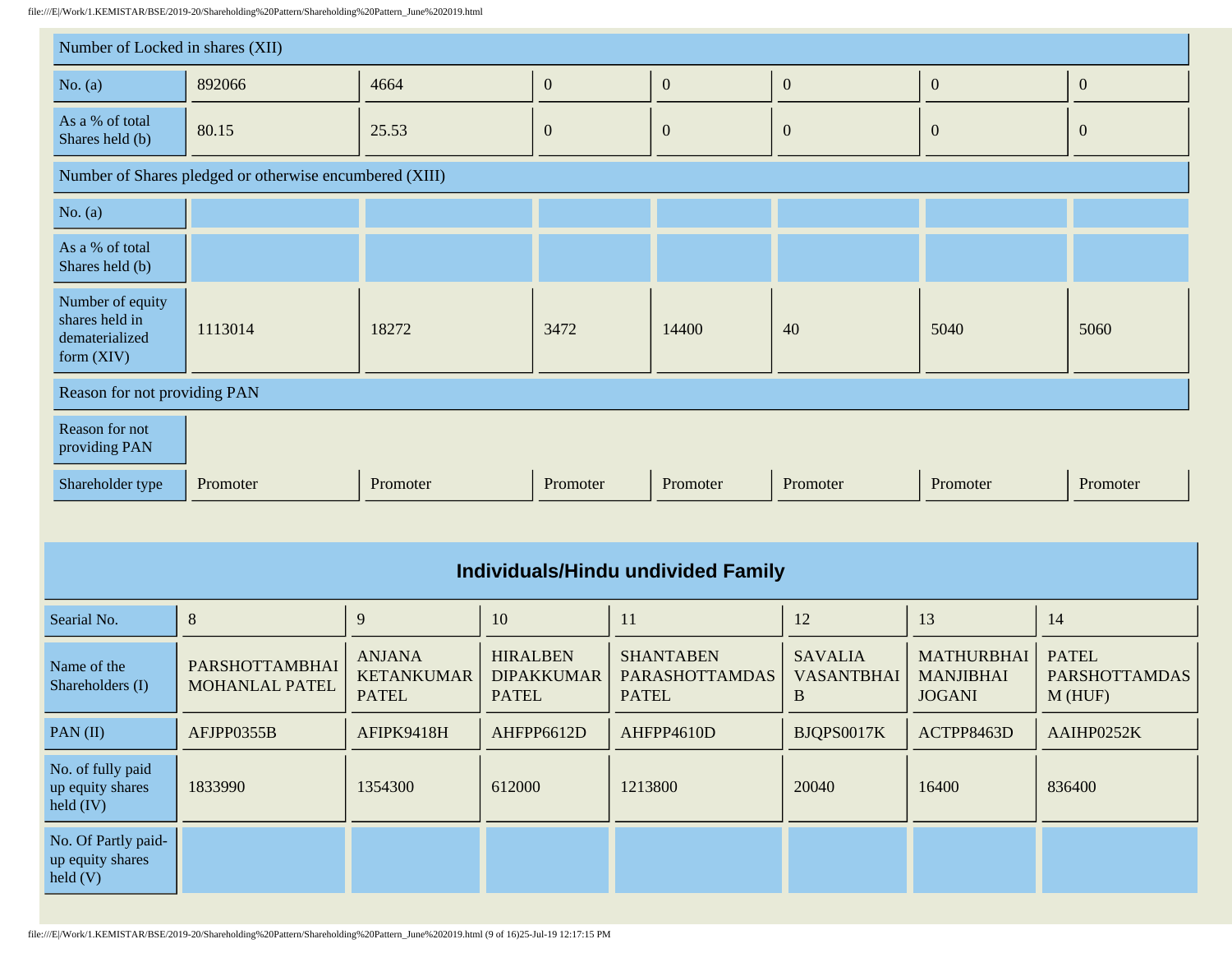| No. Of shares<br>underlying<br>Depository<br>Receipts (VI)                                                           |                                                               |         |        |         |       |       |        |
|----------------------------------------------------------------------------------------------------------------------|---------------------------------------------------------------|---------|--------|---------|-------|-------|--------|
| Total nos. shares<br>held $(VII) = (IV)$<br>$+(V)+(VI)$                                                              | 1833990                                                       | 1354300 | 612000 | 1213800 | 20040 | 16400 | 836400 |
| Shareholding as a<br>% of total no. of<br>shares (calculated<br>as per SCRR,<br>1957) (VIII) As a<br>% of $(A+B+C2)$ | 17.05                                                         | 12.59   | 5.69   | 11.28   | 0.19  | 0.15  | 7.77   |
|                                                                                                                      | Number of Voting Rights held in each class of securities (IX) |         |        |         |       |       |        |
| Class eg:X                                                                                                           | 1833990                                                       | 1354300 | 612000 | 1213800 | 20040 | 16400 | 836400 |
| Class eg:y                                                                                                           |                                                               |         |        |         |       |       |        |
| Total                                                                                                                | 1833990                                                       | 1354300 | 612000 | 1213800 | 20040 | 16400 | 836400 |
| Total as a % of<br><b>Total Voting rights</b>                                                                        | 17.05                                                         | 12.59   | 5.69   | 11.28   | 0.19  | 0.15  | 7.77   |
| No. Of Shares<br>Underlying<br>Outstanding<br>convertible<br>securities $(X)$                                        |                                                               |         |        |         |       |       |        |
| No. of Shares<br>Underlying<br>Outstanding<br>Warrants (Xi)                                                          |                                                               |         |        |         |       |       |        |
| T<br>No. Of Shares<br>Underlying<br>Outstanding<br>convertible<br>securities and No.<br>Of Warrants (Xi)<br>(a)      |                                                               |         |        |         |       |       |        |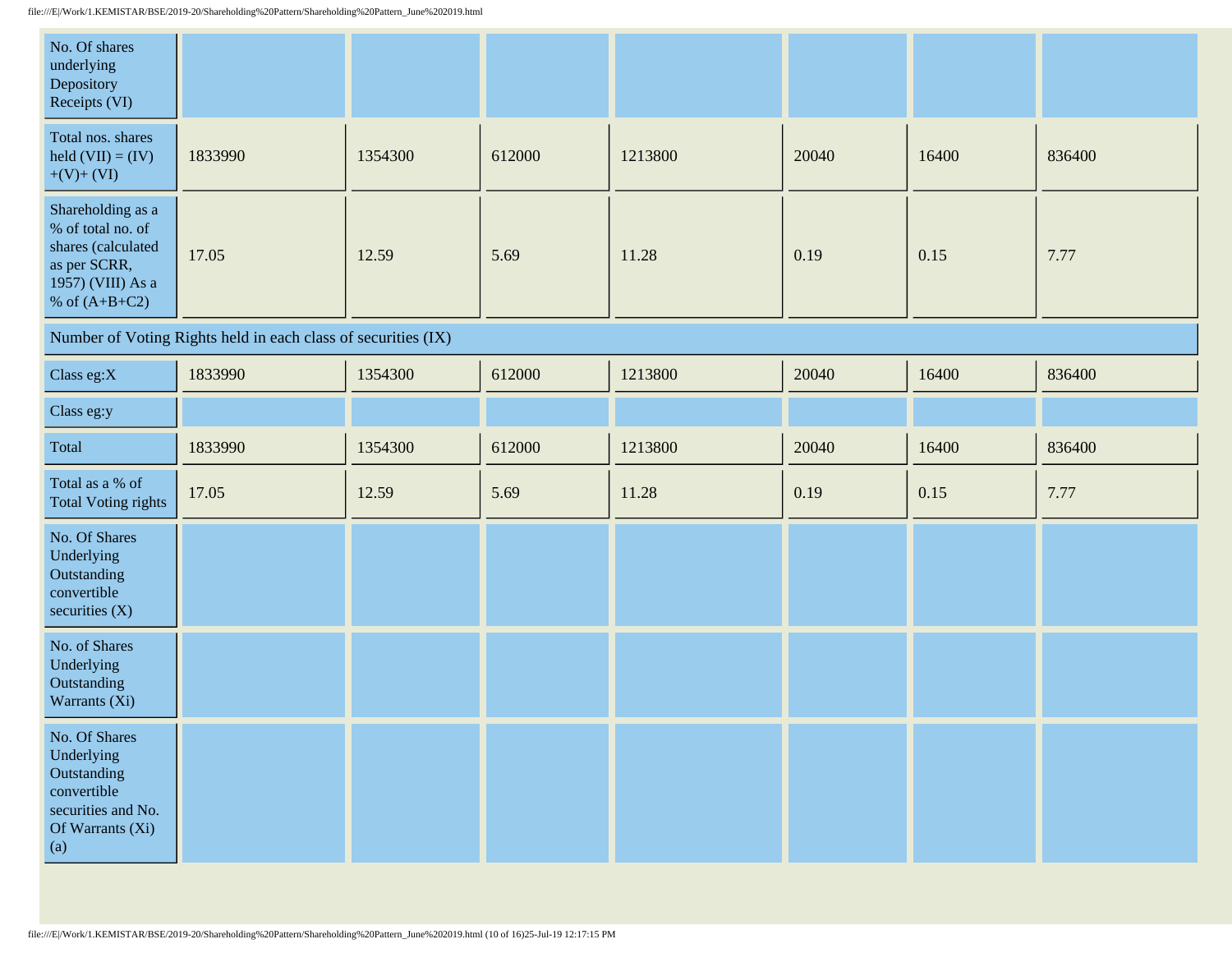| Shareholding, as a<br>% assuming full<br>conversion of<br>convertible<br>securities (as a<br>percentage of<br>diluted share<br>capital) $(XI) = (VII)$<br>$+(Xi)(a)$ As a % of<br>$(A+B+C2)$ | 17.05                                                   | 12.59    | 5.69     | 11.28    | 0.19             | 0.15             | 7.77     |
|----------------------------------------------------------------------------------------------------------------------------------------------------------------------------------------------|---------------------------------------------------------|----------|----------|----------|------------------|------------------|----------|
| Number of Locked in shares (XII)                                                                                                                                                             |                                                         |          |          |          |                  |                  |          |
| No. $(a)$                                                                                                                                                                                    | 1011820                                                 | 1298500  | 174916   | 346915   | $\boldsymbol{0}$ | $\boldsymbol{0}$ | 239051   |
| As a % of total<br>Shares held (b)                                                                                                                                                           | 55.17                                                   | 95.88    | 28.58    | 28.58    | $\boldsymbol{0}$ | $\boldsymbol{0}$ | 28.58    |
|                                                                                                                                                                                              | Number of Shares pledged or otherwise encumbered (XIII) |          |          |          |                  |                  |          |
| No. $(a)$                                                                                                                                                                                    |                                                         |          |          |          |                  |                  |          |
| As a % of total<br>Shares held (b)                                                                                                                                                           |                                                         |          |          |          |                  |                  |          |
| Number of equity<br>shares held in<br>dematerialized<br>form (XIV)                                                                                                                           | 1833990                                                 | 1354300  | 612000   | 1213800  | 20040            | 16400            | 836400   |
| Reason for not providing PAN                                                                                                                                                                 |                                                         |          |          |          |                  |                  |          |
| Reason for not<br>providing PAN                                                                                                                                                              |                                                         |          |          |          |                  |                  |          |
| Shareholder type                                                                                                                                                                             | Promoter                                                | Promoter | Promoter | Promoter | Promoter         | Promoter         | Promoter |

| Individuals/Hindu undivided Family |                                         |                                        |                          |  |
|------------------------------------|-----------------------------------------|----------------------------------------|--------------------------|--|
| Searial No.                        | 15                                      | 16                                     |                          |  |
| Name of the<br>Shareholders (I)    | PATEL DIPAKKUMAR<br>PARASHOTTMDAS (HUF) | PATEL KETANKUMAR<br>PARASHOTTAMDAS HUF | Click here to go<br>back |  |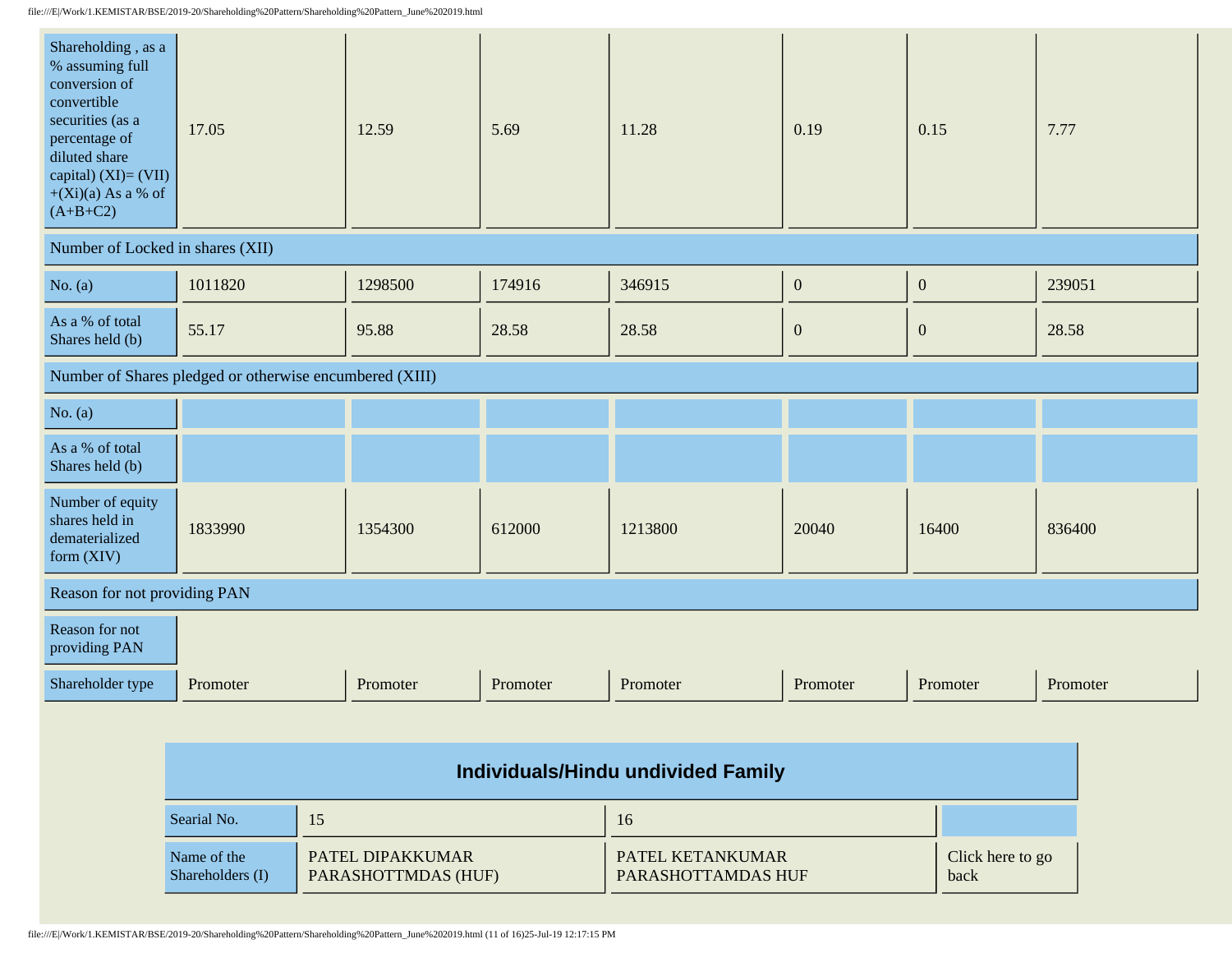| PAN(II)                                                                                                              | AAIHP0254R                                                    | AAIHP0253J | Total   |
|----------------------------------------------------------------------------------------------------------------------|---------------------------------------------------------------|------------|---------|
| No. of fully paid<br>up equity shares<br>$\text{held (IV)}$                                                          | 338640                                                        | 661500     | 8046368 |
| No. Of Partly paid-<br>up equity shares<br>$\text{held}$ (V)                                                         |                                                               |            |         |
| No. Of shares<br>underlying<br>Depository<br>Receipts (VI)                                                           |                                                               |            |         |
| Total nos. shares<br>held $(VII) = (IV)$<br>$+(V)+(VI)$                                                              | 338640                                                        | 661500     | 8046368 |
| Shareholding as a<br>% of total no. of<br>shares (calculated<br>as per SCRR,<br>1957) (VIII) As a<br>% of $(A+B+C2)$ | 3.15                                                          | 6.15       | 74.78   |
|                                                                                                                      | Number of Voting Rights held in each class of securities (IX) |            |         |
| Class eg:X                                                                                                           | 338640                                                        | 661500     | 8046368 |
| Class eg:y                                                                                                           |                                                               |            |         |
| Total                                                                                                                | 338640                                                        | 661500     | 8046368 |
| Total as a % of<br><b>Total Voting rights</b>                                                                        | 3.15                                                          | 6.15       | 74.78   |
| No. Of Shares<br>Underlying<br>Outstanding<br>convertible<br>securities $(X)$                                        |                                                               |            |         |
| No. of Shares<br>Underlying<br>Outstanding<br>Warrants (Xi)                                                          |                                                               |            |         |

file:///E|/Work/1.KEMISTAR/BSE/2019-20/Shareholding%20Pattern/Shareholding%20Pattern\_June%202019.html (12 of 16)25-Jul-19 12:17:15 PM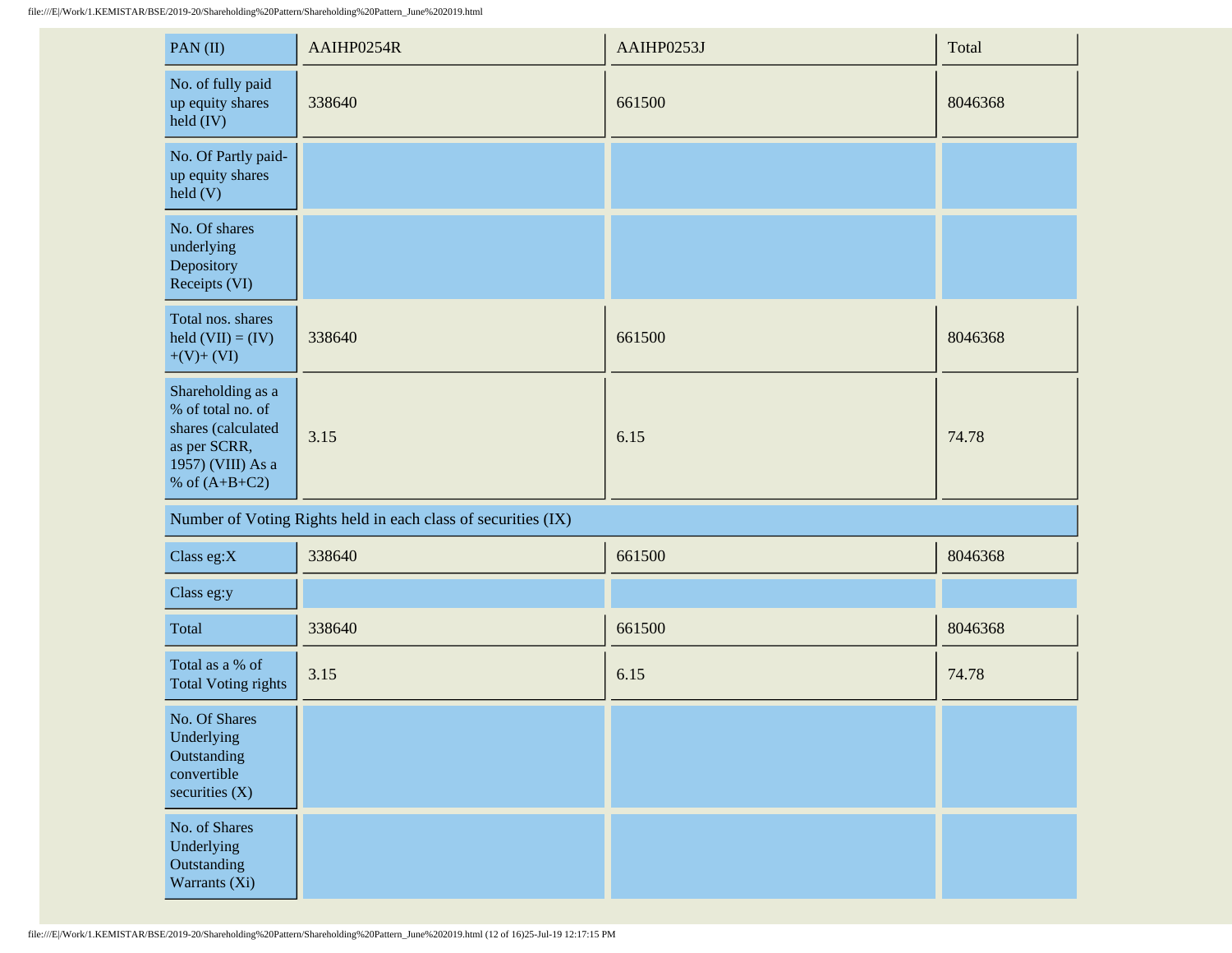| No. Of Shares<br>Underlying<br>Outstanding<br>convertible<br>securities and No.<br>Of Warrants (Xi)<br>(a)                                                                                |                                                         |          |         |  |  |
|-------------------------------------------------------------------------------------------------------------------------------------------------------------------------------------------|---------------------------------------------------------|----------|---------|--|--|
| Shareholding, as a<br>% assuming full<br>conversion of<br>convertible<br>securities (as a<br>percentage of<br>diluted share<br>capital) (XI)= (VII)<br>$+(Xi)(a)$ As a % of<br>$(A+B+C2)$ | 3.15                                                    | 6.15     | 74.78   |  |  |
| Number of Locked in shares (XII)                                                                                                                                                          |                                                         |          |         |  |  |
| No. $(a)$                                                                                                                                                                                 | 96786                                                   | 661500   | 4726218 |  |  |
| As a % of total<br>Shares held (b)                                                                                                                                                        | 28.58                                                   | 100      | 58.74   |  |  |
|                                                                                                                                                                                           | Number of Shares pledged or otherwise encumbered (XIII) |          |         |  |  |
| No. $(a)$                                                                                                                                                                                 |                                                         |          |         |  |  |
| As a % of total<br>Shares held (b)                                                                                                                                                        |                                                         |          |         |  |  |
| Number of equity<br>shares held in<br>dematerialized<br>form (XIV)                                                                                                                        | 338640                                                  | 661500   | 8046368 |  |  |
|                                                                                                                                                                                           | Reason for not providing PAN                            |          |         |  |  |
| Reason for not<br>providing PAN                                                                                                                                                           |                                                         |          |         |  |  |
| Shareholder type                                                                                                                                                                          | Promoter                                                | Promoter |         |  |  |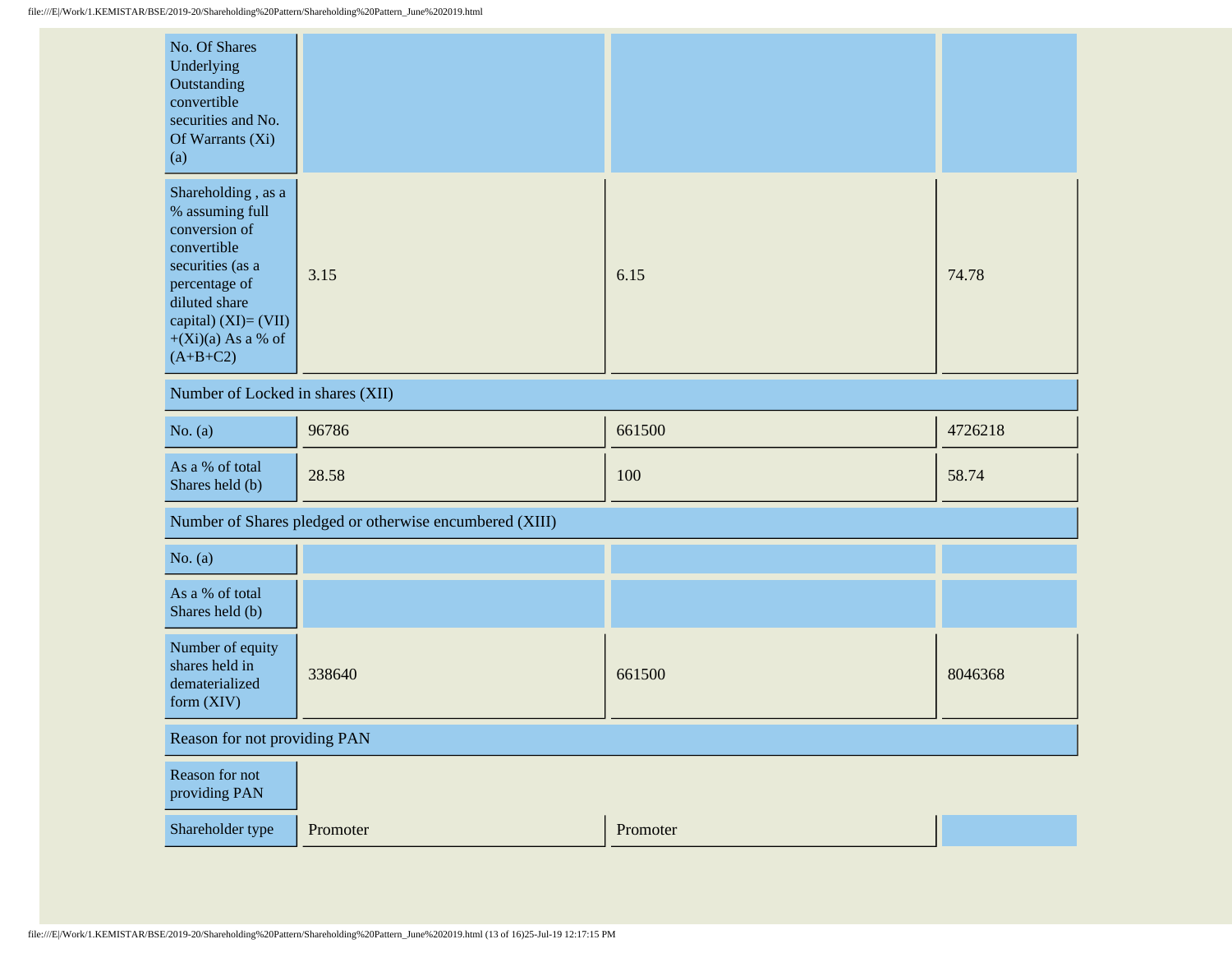| Individuals - ii. Individual shareholders holding nominal share capital in excess of Rs. 2 lakhs.                    |                                                               |                       |  |  |  |
|----------------------------------------------------------------------------------------------------------------------|---------------------------------------------------------------|-----------------------|--|--|--|
| Searial No.                                                                                                          | $\mathbf{1}$                                                  |                       |  |  |  |
| Name of the<br>Shareholders (I)                                                                                      | KIRIT JIVRAJBHAI PATEL                                        | Click here to go back |  |  |  |
| PAN(II)                                                                                                              | AGQPP0903M                                                    | Total                 |  |  |  |
| No. of fully paid<br>up equity shares<br>$\text{held (IV)}$                                                          | 145000                                                        | 145000                |  |  |  |
| No. Of Partly paid-<br>up equity shares<br>$\text{held}(V)$                                                          |                                                               |                       |  |  |  |
| No. Of shares<br>underlying<br>Depository<br>Receipts (VI)                                                           |                                                               |                       |  |  |  |
| Total nos. shares<br>held $(VII) = (IV)$<br>$+(V)+(VI)$                                                              | 145000                                                        | 145000                |  |  |  |
| Shareholding as a<br>% of total no. of<br>shares (calculated<br>as per SCRR,<br>1957) (VIII) As a<br>% of $(A+B+C2)$ | 1.35                                                          | 1.35                  |  |  |  |
|                                                                                                                      | Number of Voting Rights held in each class of securities (IX) |                       |  |  |  |
| Class eg: X                                                                                                          | 145000                                                        | 145000                |  |  |  |
| Class eg:y                                                                                                           |                                                               |                       |  |  |  |
| Total                                                                                                                | 145000                                                        | 145000                |  |  |  |
| Total as a % of<br><b>Total Voting rights</b>                                                                        | 1.35                                                          | 1.35                  |  |  |  |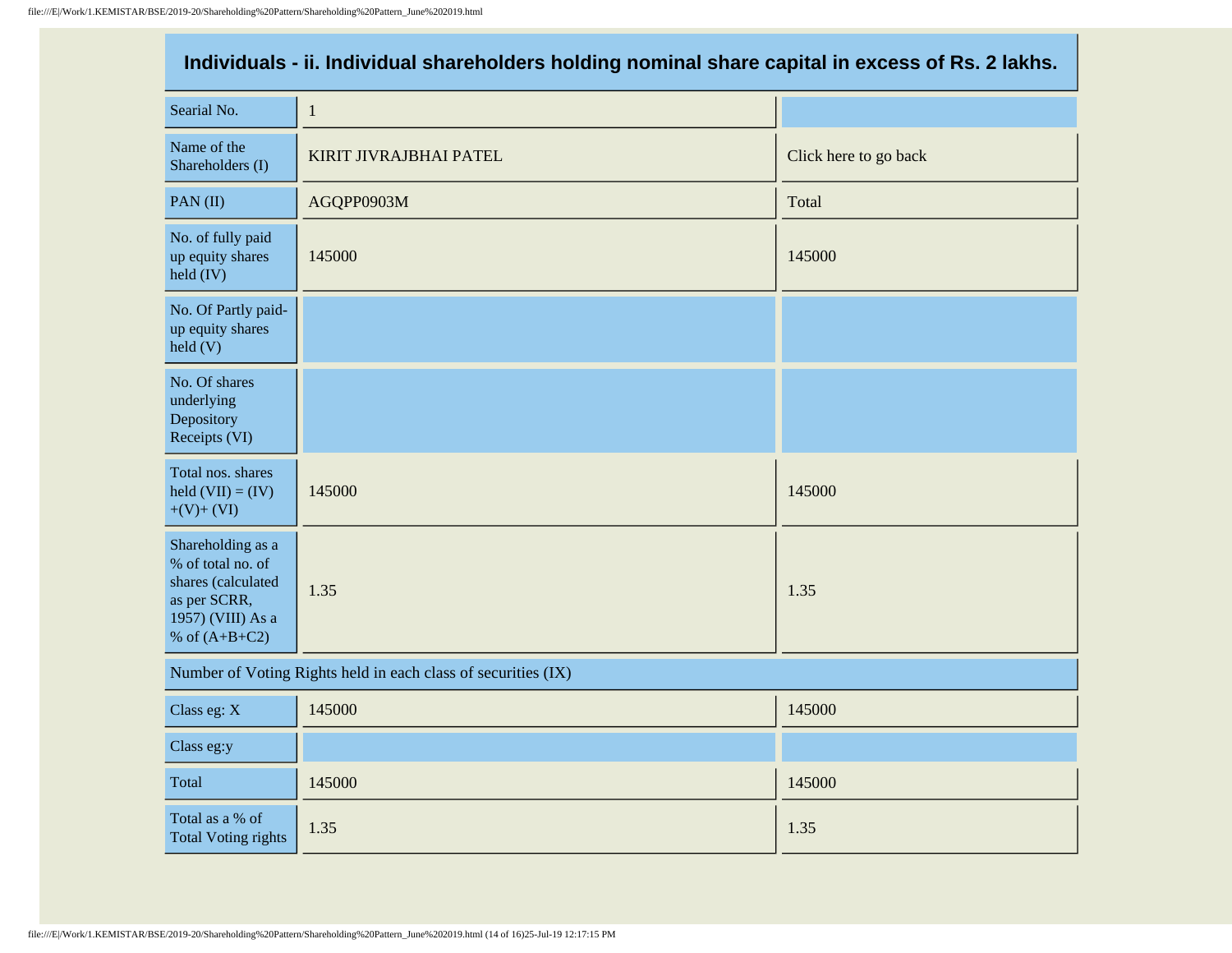| No. Of Shares<br>Underlying<br>Outstanding<br>convertible<br>securities $(X)$                                                                                                               |        |        |
|---------------------------------------------------------------------------------------------------------------------------------------------------------------------------------------------|--------|--------|
| No. of Shares<br>Underlying<br>Outstanding<br>Warrants (Xi)                                                                                                                                 |        |        |
| No. Of Shares<br>Underlying<br>Outstanding<br>convertible<br>securities and No.<br>Of Warrants (Xi)<br>(a)                                                                                  |        |        |
| Shareholding, as a<br>% assuming full<br>conversion of<br>convertible<br>securities (as a<br>percentage of<br>diluted share<br>capital) $(XI) = (VII)$<br>$+(X)$ As a % of $(A)$<br>$+B+C2$ | 1.35   | 1.35   |
| Number of Locked in shares (XII)                                                                                                                                                            |        |        |
| No. $(a)$                                                                                                                                                                                   | 85000  | 85000  |
| As a % of total<br>Shares held (b)                                                                                                                                                          | 58.62  | 58.62  |
| Number of equity<br>shares held in<br>dematerialized<br>form (XIV)                                                                                                                          | 145000 | 145000 |
| Reason for not providing PAN                                                                                                                                                                |        |        |
| Reason for not<br>providing PAN                                                                                                                                                             |        |        |